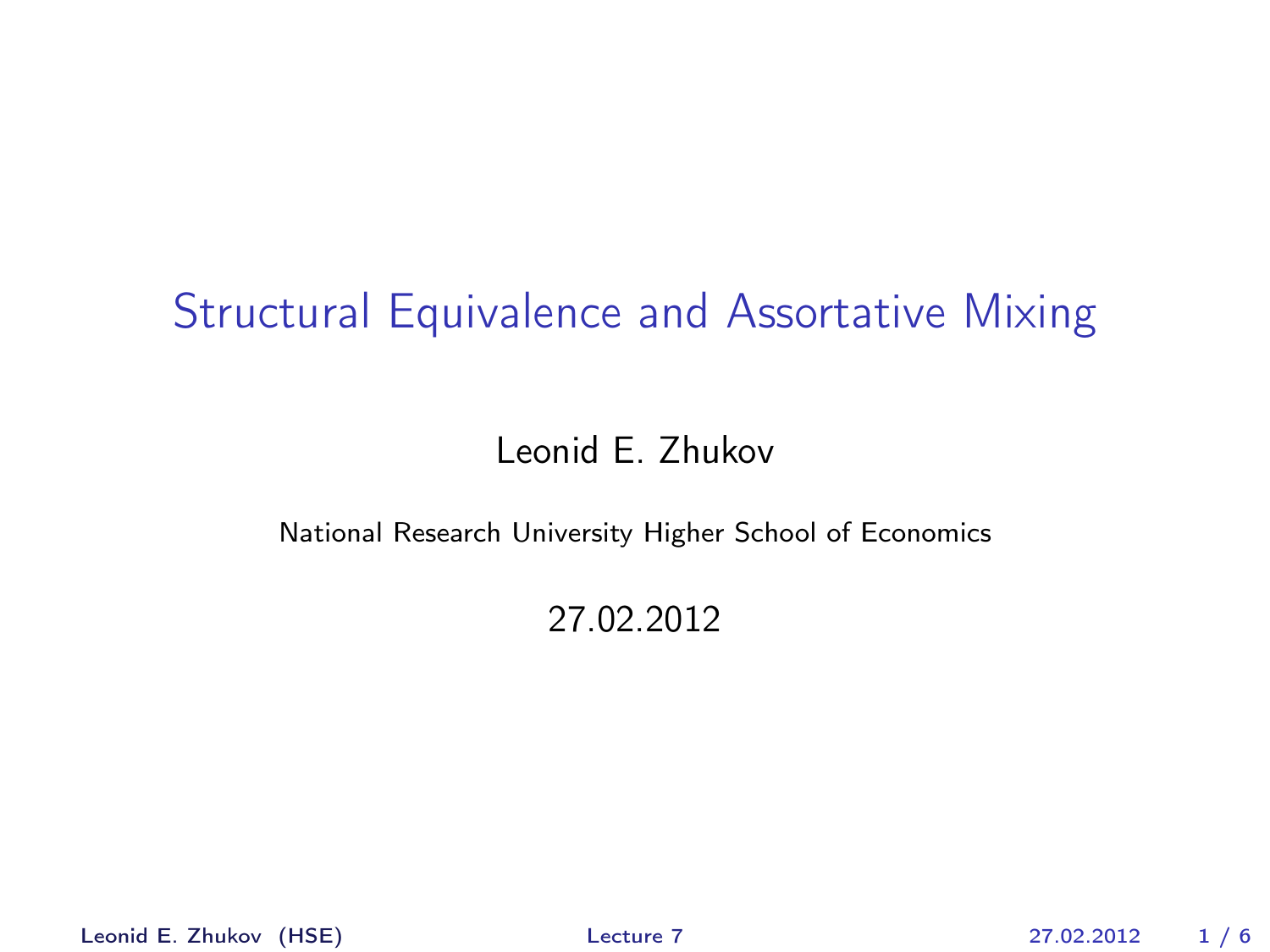## Structural Equivalence

Two vertices are structurally equivalent if they shаre the same neighbours Number of shared neighbours  $(A_{ii} - binary$  adjacency matrix):

$$
n_{ij}=\sum_k A_{ik}A_{kj}=(A^2)_{ij}
$$

Euclidean distance (Hamming distance):

$$
d_{ij}^2 = \sum_k (A_{ik} - A_{jk})^2
$$

Maximal possible:

$$
max(d_{ij}^2)=k_i+k_j
$$

Normalized Hamming distance:

$$
d_{ijN}^2 = 1 - \frac{2n_{ij}}{k_i + k_j}
$$

Leonid E. Zhukov (HSE) [Lecture 7](#page-0-0) 27.02.2012 2 / 6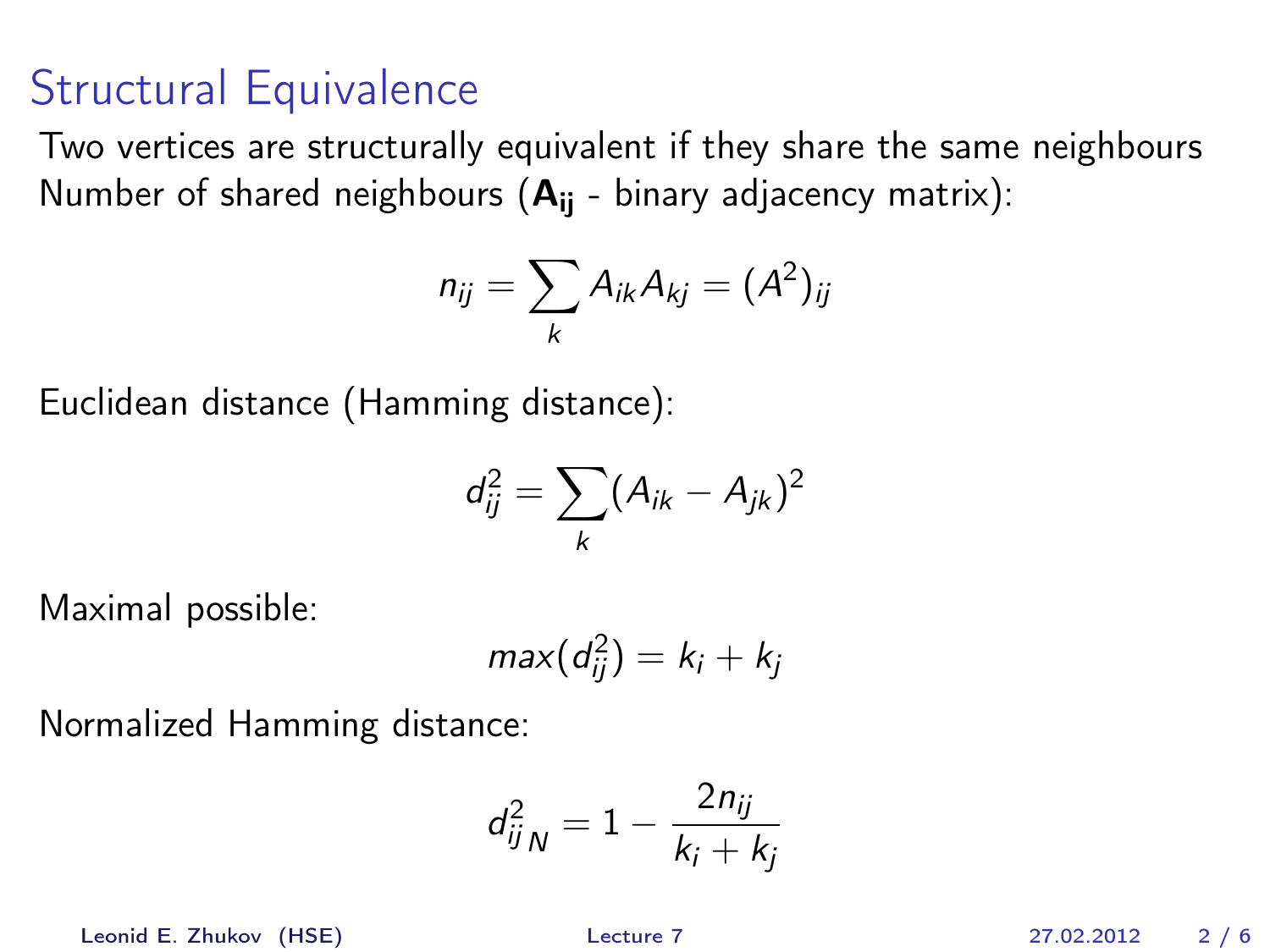## Structural Equivalence

Similarity (vector)

$$
\sigma_{ij} = \cos(\theta_{ij}) = \frac{xy}{|x||y|} = \frac{\sum_k A_{ik} A_{kj}}{\sqrt{\sum A_{ik} A_{ki}} \sqrt{\sum A_{jk} A_{kj}}} = \frac{n_{ij}}{\sqrt{k_i k_j}}
$$

Correlation coefficient:

$$
r_{ij} = \frac{\sum_{k}(A_{ik} - \langle A_{i} \rangle)(A_{jk} - \langle A_{j} \rangle)}{\sqrt{\sum_{k}(A_{ik} - \langle A_{i} \rangle)^{2}}\sqrt{\sum_{k}(A_{jk} - \langle A_{j} \rangle)^{2}}}
$$

 $A_{ik} = A_{ki}, \quad \sum_k A_{ik}^2 = \sum_k A_{ik} = k_k$  $\langle A_i \rangle = \frac{1}{n}$  $\frac{1}{n}\sum_{k}A_{ik}$ 

Leonid E. Zhukov (HSE) [Lecture 7](#page-0-0) 27.02.2012 3 / 6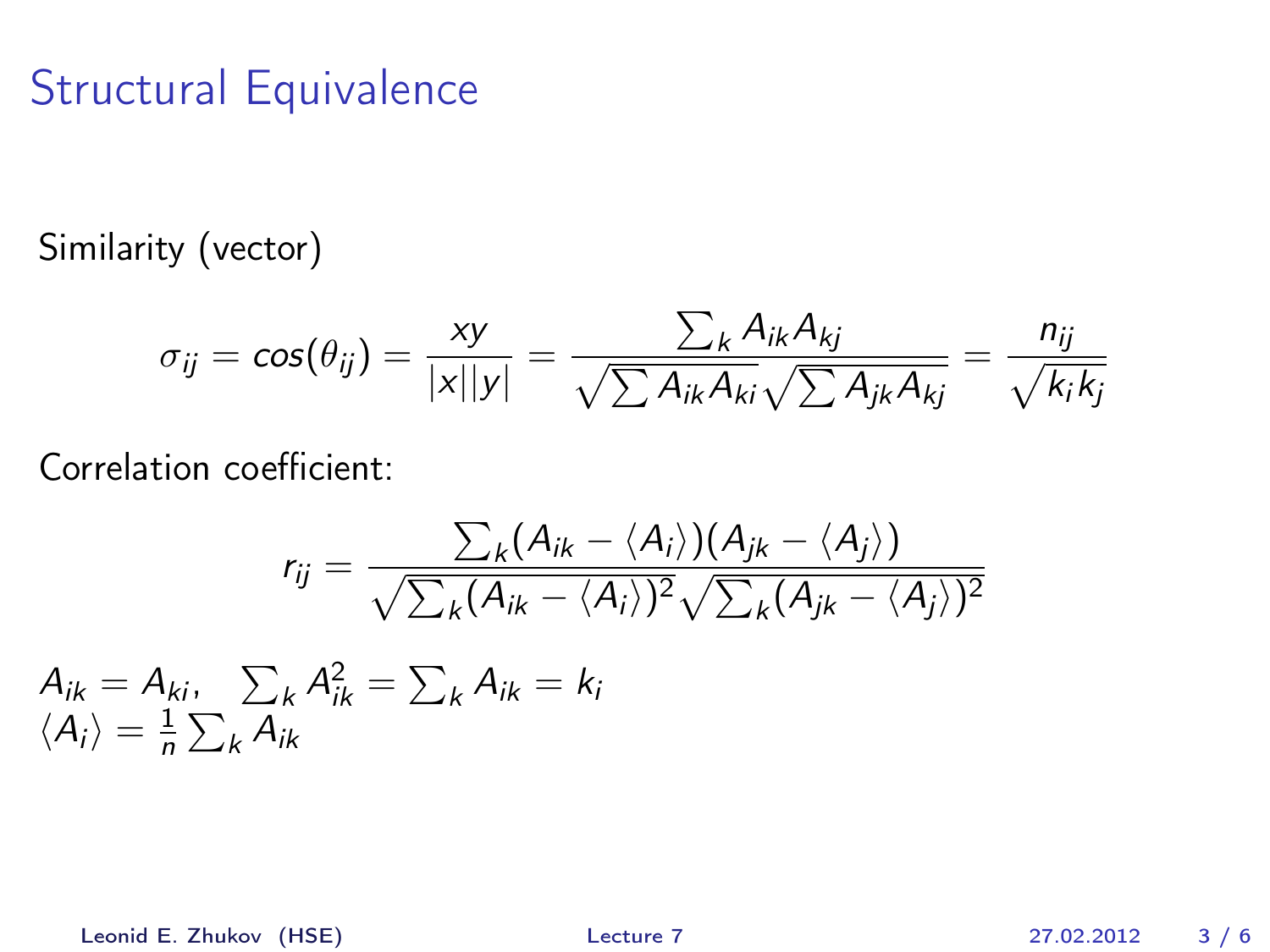#### Assortative Mixing

Assortative mixing (Homophily)

Tendency to associate and form connections with those percieved to be similar.

Let  $n_c$  classes,  $c_i$  class,  $\delta(c_i,c_j)$  kronecker delta Number of edges between nodes of the same class in

► given network 
$$
A_{ij}
$$
  $m_c = \sum \delta(c_i, c_j) = \frac{1}{2} \sum_{ij} A_{ij} \delta(c_i, c_j)$ 

**•** random network  $\langle m_c \rangle = \frac{1}{2}$  $\frac{1}{2}\sum_{ij}$  $k_{i}k_{j}$  $\frac{\kappa_i \kappa_j}{2m} \delta(c_i, c_j)$ 

Modularity:

$$
Q = \frac{1}{2m} \sum_{ij} \left( A_{ij} - \frac{k_i k_j}{2m} \right) \delta(c_i, c_j)
$$

Leonid E. Zhukov (HSE) [Lecture 7](#page-0-0) 27.02.2012 4 / 6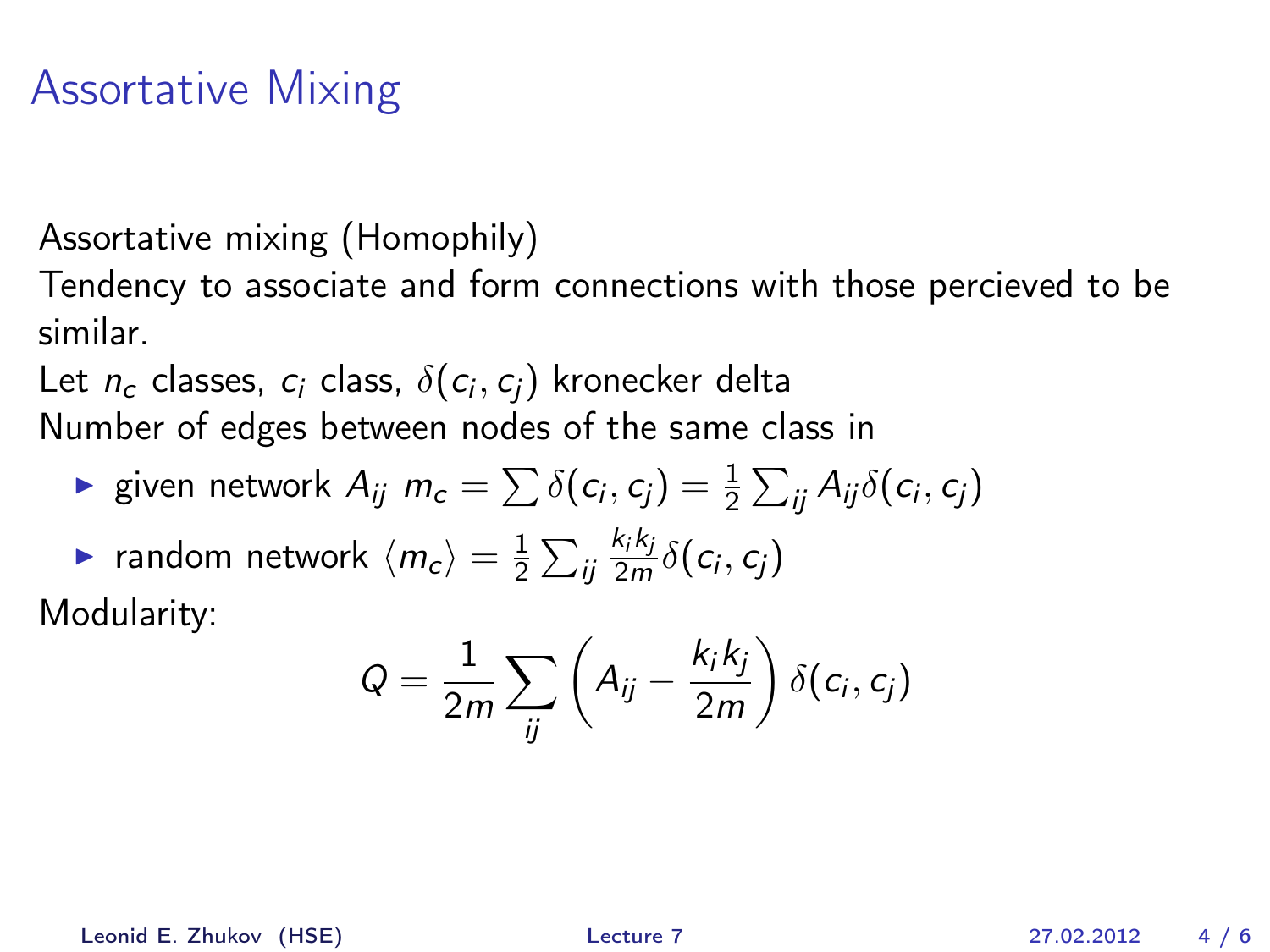#### Assortative Mixing

Assortative mixing: every node has value  $x_i$ Average and covariance over edges

$$
\langle x \rangle = \frac{1}{2m} \sum_{ij} A_{ij} x_i = \frac{1}{2m} \sum_{i} k_i x_i
$$

$$
var = \frac{1}{2m} \sum_{ij} A_{ij} (x_i - \langle x \rangle)^2 = \frac{1}{2m} \sum_{i} k_i (x_i - \langle x \rangle)^2
$$

$$
cov = \frac{1}{2m} \sum_{ij} A_{ij} (x_i - \langle x \rangle) (x_j - \langle x \rangle)
$$

Assortativity coefficient

$$
r = \frac{cov}{var} = \frac{\sum_{ij} \left( A_{ij} - \frac{k_i k_j}{2m} \right) x_i x_j}{\sum_{ij} \left( k_i \delta_{ij} - \frac{k_i k_j}{2m} \right) x_i x_j}
$$

Leonid E. Zhukov (HSE) [Lecture 7](#page-0-0) 27.02.2012 5 / 6